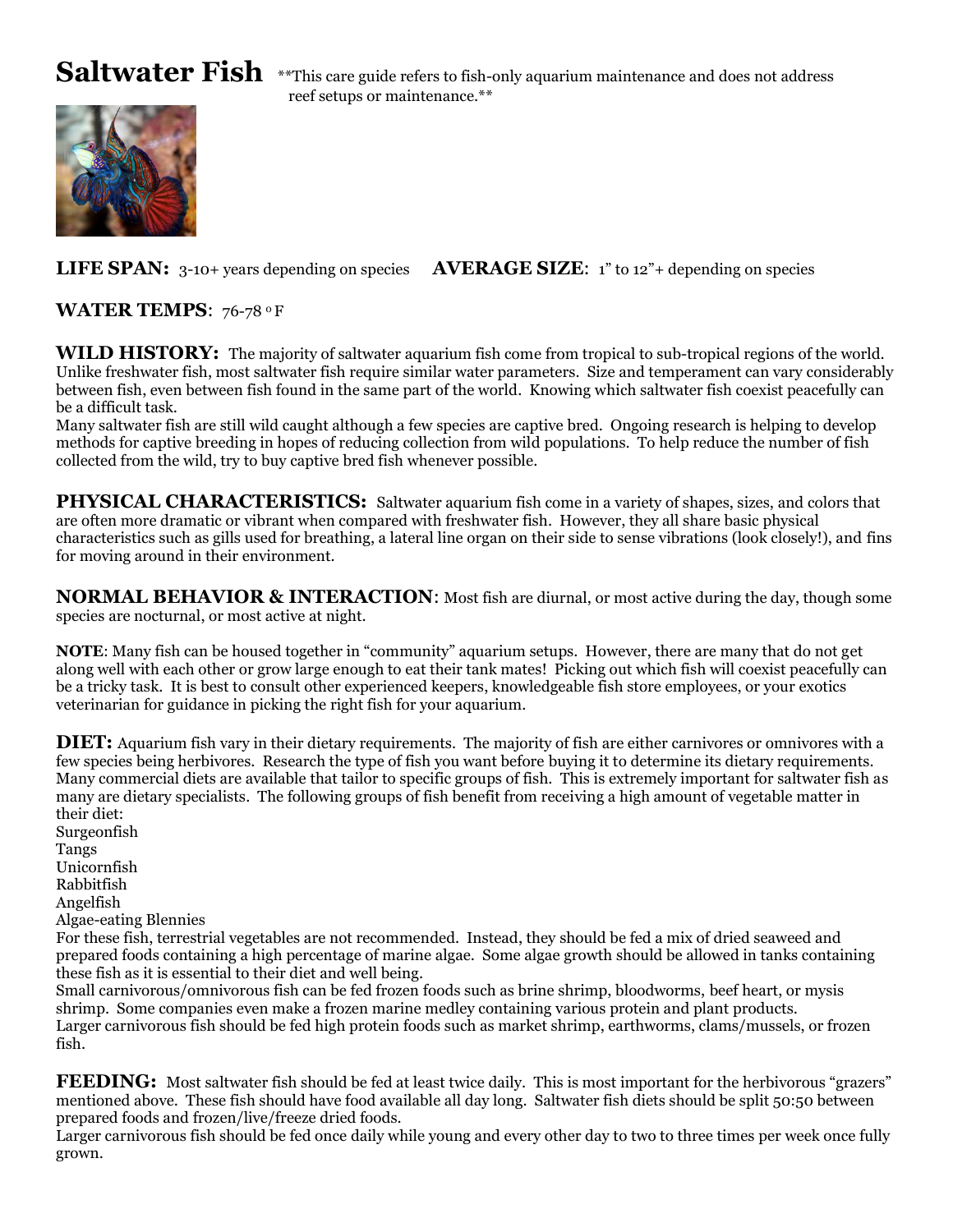It is important not to overfeed your fish. Overfeeding leaves un-eaten food to decompose in your aquarium. Decomposing food adds extra waste compounds to the water which in turn cause increased algae growth. All the food given should be completely consumed within 5 minutes. If a lot of food is left over after 5 minutes, cut back the amount fed.

# **RECOMMENDED SUPPLIES:**

| Aquarium $-$ though these range in size from $5$                                                                                                 | Light and hood – saltwater fish look best under actinic                                                   |
|--------------------------------------------------------------------------------------------------------------------------------------------------|-----------------------------------------------------------------------------------------------------------|
| gallons to over 100 gallons, a minimum size for                                                                                                  | or high Kelvin rating fluorescent lights.                                                                 |
| saltwater fish should be 20 gallons                                                                                                              |                                                                                                           |
| Aquarium heater – either a hang-on-the-side or                                                                                                   | Thermometer $-$ to monitor the aquarium's                                                                 |
| submersible variety is acceptable                                                                                                                | temperature                                                                                               |
| Filter and protein skimmer - The filter and protein<br>skimmer should be large enough to handle the size<br>tank and number of fish in the tank. | Gravel and tank decorations $-A$ 1-2 inch layer of<br>crushed coral gravel is recommended for most tanks. |
| Water test kit – necessary to ensure proper water                                                                                                | Air pump, airline hosing, and airstone $-$ required to                                                    |
| quality                                                                                                                                          | make sure water is well oxygenated.                                                                       |

# **HOUSING & ENVIRONMENT:**

**ENCLOSURE SIZE:** The enclosure should be a solid glass or acrylic aquarium. Aquariums vary from 5 gallons to over 100 gallons but should be a minimum of 20 gallons for saltwater fish. The size aquarium depends on the fish being kept. Saltwater fish cannot be kept in the same density as their freshwater counterparts. Research the type of fish you wish to have and learn its mature size. For larger fish, the enclosure should be at least 1.5x as deep as the fish's mature size and twice as long. Remember:

IT IS NOT TRUE THAT A FISH WILL ONLY GROW AS LARGE AS ITS AQUARIUM!!

**AQUARIUM SETUP:** Once you have set up your aquarium, the system needs to cycle. Cycling refers to the nitrogen cycle within the aquarium. Fish produce waste as ammonia. Beneficial bacteria convert toxic ammonia into slightly less toxic nitrites and finally nitrates. Nitrates are non-toxic except when present in very high concentrations. When you first set up an aquarium, these beneficial bacteria are not present and the ammonia level will rapidly increase. As the first type of good bacteria becomes established, ammonia levels drop and nitrites rise rapidly. As the second type of good bacteria becomes established, nitrite levels drop and nitrates rise gradually. Water changes remove these accumulated nitrates. This entire cycle, from ammonia spike to gradually increasing nitrates, takes roughly 1-2 months and may produce some transient cloudiness in the water. For this reason, it is important to buy only a few fish at first: 5 or less. After the first month, once the nitrogen cycle is nearly established, it is OK to add a few fish at a time until your aquarium is fully stocked.

NEVER BUY ALL YOUR FISH AT ONCE FOR AN AQUARIUM. YOU RISK CAUSING A TOXIC AMMONIA OR NITRITE SPIKE WHICH CAN KILL ALL THE FISH!

**FILTRATION/PROTEIN SKIMMER:** The filter and protein skimmer are the most important pieces of equipment in an aquarium setup. Filters and skimmers remove solid fish waste, remove dissolved chemicals from the water, and provide surface area for beneficial bacteria that detoxify harmful waste compounds in the water. In general, saltwater aquariums require higher biological filtration than do freshwater aquariums. There are many types of filters and skimmers from hang-on-the-side to canister filters to sump/refugium filters. The most important aspect of picking the right filter is making sure the filter is rated to the size aquarium you have. This information will be on the filter packaging. It is always better to over-filter an aquarium than under-filter. Additionally, larger fish require larger filters for the same size aquarium – they produce a proportionately larger amount of waste.

**AERATION and WATER FLOW:** An air pump, airline hosing, and airstone are required to provide oxygenation to the water. Air pumps are sold based on the size aquarium they are used for. Submersible powerheads work well to help circulate water within an aquarium. These too are rated for the size aquarium you have based on their gallon per hour (gph) flow rate.

**LIGHTING:** Fish require a clear day/night cycle to do well. Since most saltwater aquarium fish come from tropical locations, the day night cycle should be as close to 12 hours on/12 hours off as possible. This is easily accomplished by buying a light timer. Keeping the lights on for more than 12 hours contributes to excess algae growth. Lighting for saltwater setups should be actinic or high Kelvin rated fluorescent.

**GRAVEL AND DECORATIONS:** Gravel for a saltwater aquarium should be crushed coral or any other calcium-rich material. Tank decorations largely depend on personal preference. You can use store-bought replicas, rocks, non-living coral, or any combination of these!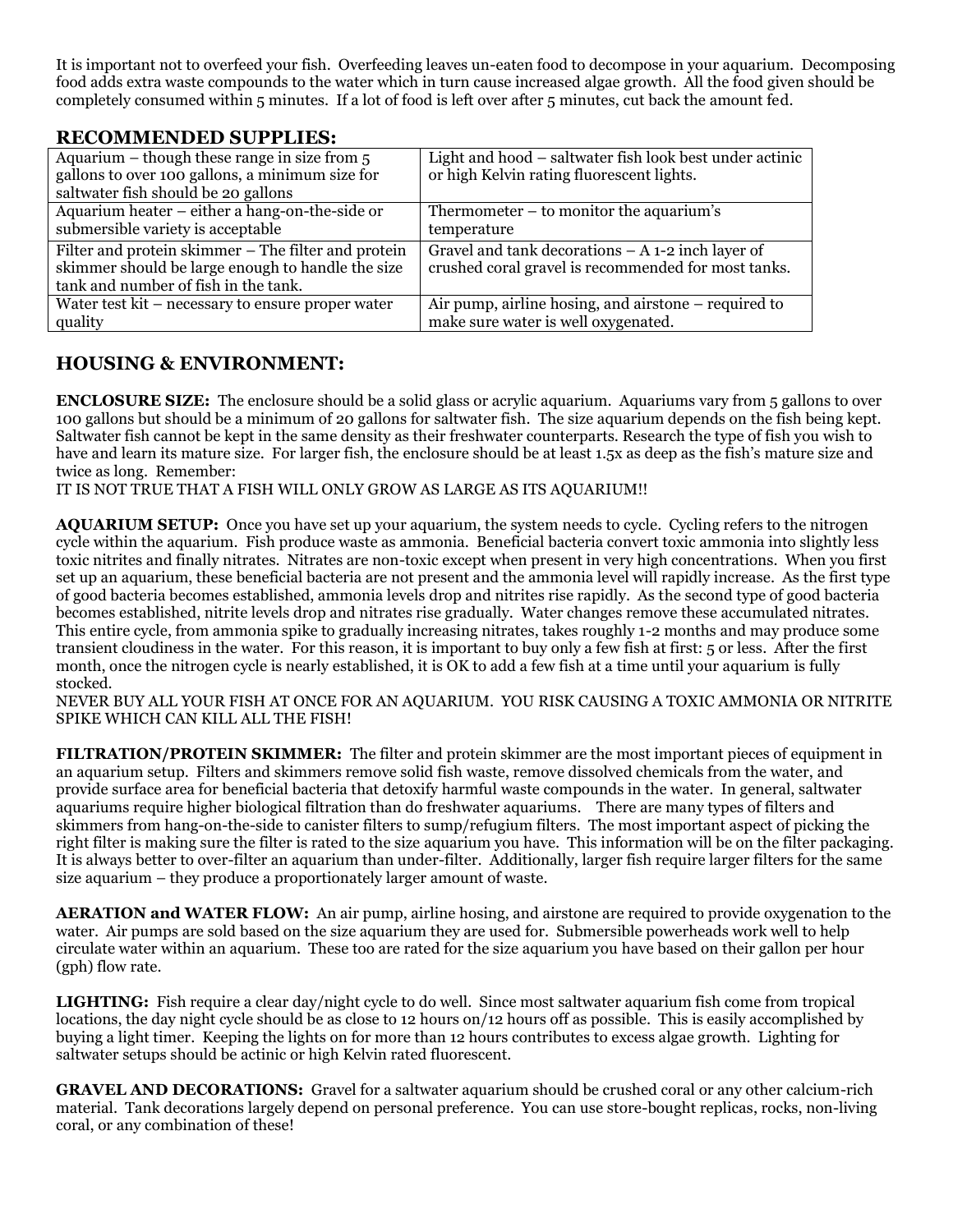**COVER**: Make sure the aquarium has an escape-proof solid glass or plastic cover. It should fit snugly onto the tank and have an area in the back to cut out sections for the filter/skimmer, heater, and airline tubing to enter.

**TEMPERATURES:** Aquarium temperatures should be monitored closely and kept at the temperatures listed at the top of this care sheet. An appropriately sized aquarium heater should be used to maintain proper temperature for your fish. Sudden drops in temperature should be avoided as they stress fish and weaken their immune systems.

**WATER QUALITY:** Water quality parameters are important to monitor. Changes in water quality can stress your fish and increase their susceptibility to diseases and parasites. The following water parameters are the most important to monitor. Pet stores or your exotics veterinarian who works with fish can test water for you.

**Salinity:** measures the concentration of salt in the water; most fish will be comfortable at specific gravity values between 1.020 and 1.026

**pH:** measures the acidity or alkalinity of water

**Ammonia:** toxic to fish; due to the higher pH of saltwater, ammonia is more toxic in saltwater than in freshwater aquariums; it is excreted by fish and produced by decaying material (such as uneaten food)

**Nitrite:** toxic to fish, it is the first product of the nitrogen cycle

**Nitrate:** only toxic in high concentrations, it is the end product of the nitrogen cycle, removed via water changes **Alkalinity/Carbonate Hardness:** measures the buffering capacity of your water/its resistance to pH changes **General Hardness:** measures the total hardness of your water

**ACCLIMATING and QUARANTINING NEW FISH:** Acclimating and quarantining new fish are important topics to cover. Simply dumping fish into an aquarium with different water quality parameters from their current water can shock the fish's system and sometimes even cause death. Additionally, new fish can carry parasites and diseases that your fish may not have. Introducing new fish can therefore cause a disease or parasite outbreak with your previously healthy fish. New fish should be quarantined in a separate aquarium for 4 to 6 weeks. If any disease or parasite problems arise during the quarantine process, your regular tank full of your other fish are not exposed. If such a problem arises, we recommend contacting your exotics veterinarian for help diagnosing and treating the problem.

There are two ways to acclimate fish. The first method is to float the bag containing the new fish in your aquarium for 15 to 20 minutes to equalize temperatures. At that point you can add a ½ cup to 1 cup of tank water to the bag (depending on the bag size). Wait another 15 to 20 minutes and then add another ½ to 1 cup of tank water to the bag. Repeat this cycle until you've added 4-5 times the original volume of water to the bag containing your new fish. At this point, catch your new fish out of the bag and release it into your quarantine aquarium. Discard the bag and water that the new fish arrived in.

With the second method, dump the new fish and its water into a 5 gallon container (a clean bucket works well). Using airline tubing, start a siphon and trickle water into the bucket containing the new fish. After about an hour, or when the water volume in the bucket has more than tripled, you can net your new fish out of the bucket and introduce it to your quarantine tank.

**HABITAT MAINTENANCE:** Water changes are the most important aspect of keeping happy healthy fish! A partial water change, up to 1/3 of the total water volume, needs to be done every two weeks to remove built up wastes and harmful dissolved compounds. The easiest way to do water changes is with a gravel vacuum. A gravel vacuum is a large diameter tube connected to thinner, longer tubing. A siphon is started with the waste water collected in a bucket or poured down the drain. The gravel vacuum sucks waste out of the gravel without removing the gravel itself. Replace removed water with dechlorinated water of the same temperature and salinity as the aquarium water. If using tap water, a commercial tap water conditioner must be used to remove chlorine and chloramines. Alternately, well water or spring water may be used to replace the removed water. Many commercially made salt mixes are available for re-constituting sea water for water changes.

### NEVER COMPLETELY EMPTY AND CLEAN AN AQUARIUM – YOU WILL REMOVE BENEFICIAL BACTERIA THAT DETOXIFY HARMFUL WASTE COMPOUNDS!

The media in an aquarium's filter should be changed once a month to once every other month. Biological filter media should be rinsed in non-chlorinated sea water to remove debris and should not be completely changed. Never change all filter media at once unless your filter uses single replaceable cartridges.

Spot clean your aquarium as needed to remove un-eaten food and scrape algae from the walls of the tank.

**SIGNS OF A HEALTHY ANIMAL:** Healthy fish have vibrant colors, smooth skin, and swim normally, with fins held away from the body. You may even notice courtship or display behavior between fish. Healthy fish will also have a voracious appetite, often learning to come to the front of the aquarium as you approach to feed them.